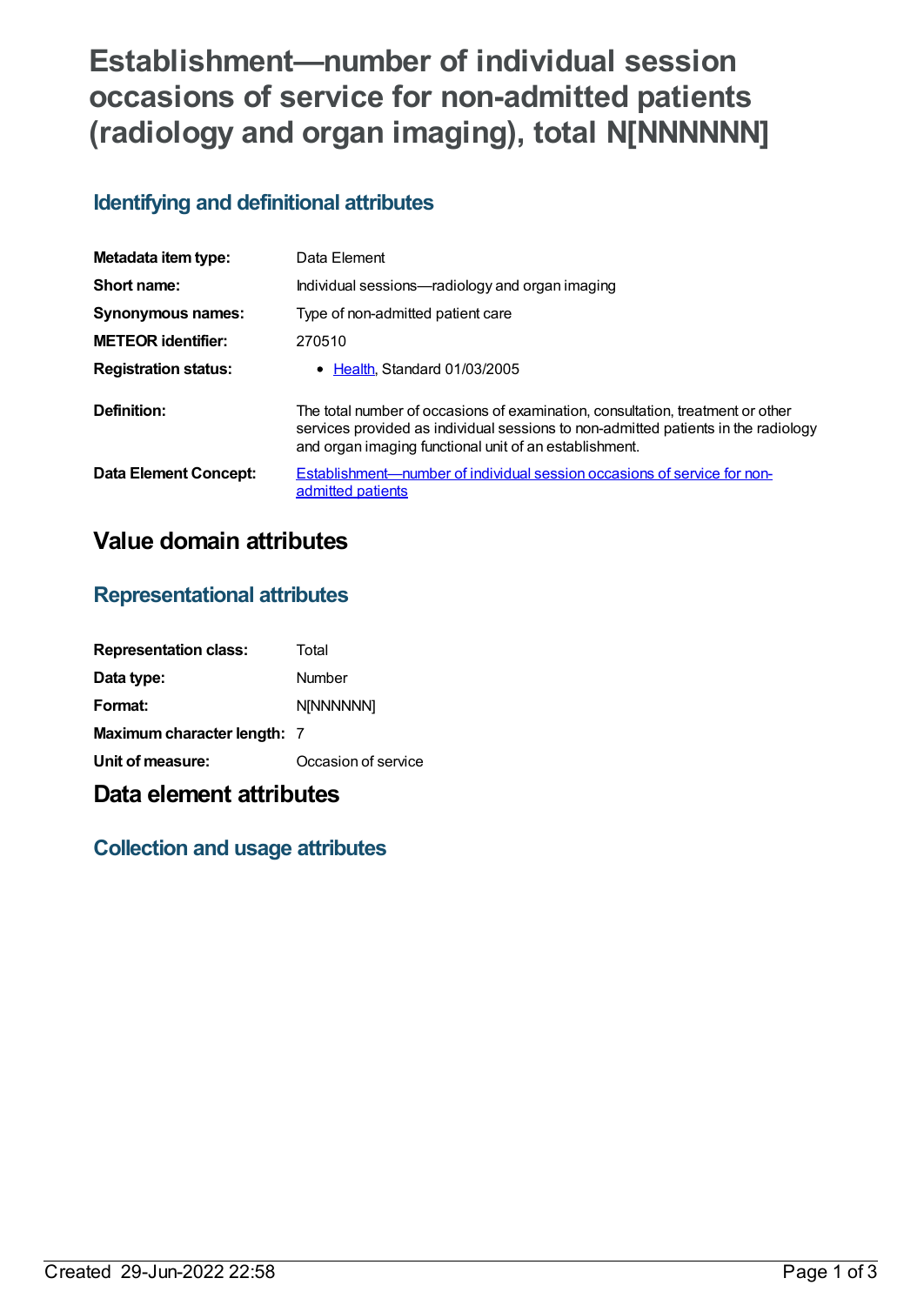**Guide for use:** For all occasions of radiology and organ imaging services as individual sessions to non-admitted patients.

> Radiology and organ imaging includes services undertaken in radiology (X-ray) departments as well as in specialised organ imaging clinics carrying out ultrasound, computerised tomography (CT) and magnetic resonance imaging (MRI).

This metadata item identifies types of services provided to non-admitted patients in different institutional ways in different systems. It is not a summary casemix classification.

A patient who first contacts the hospital and receives non-admitted care, for example through emergency departments, and is subsequently admitted, should have both components of care enumerated separately. Where possible, nonadmitted occasions of service that are provided to patients who are subsequently admitted should be identified as a subset of the total occasions of service.

The list of Type of non-admitted patient care categories was to be developed using typical functional units or cost centres within existing institutions. These would include designated wards or departments and specialised clinics. Although the current statistical/financial returns submitted to the various health authorities by their hospitals do not provide a minimum subset, an effort has been made to define the categories in respect to those areas commonly collected. Many functional units provide services to both admitted patients and non-admitted patients, for example pathology. Only occasions of service for non-admitted patients should be included in this section.

#### **Source and reference attributes**

| <b>Submitting organisation:</b><br><b>Relational attributes</b> | National minimum data set working parties                                                                                                                                                                                                                                                               |
|-----------------------------------------------------------------|---------------------------------------------------------------------------------------------------------------------------------------------------------------------------------------------------------------------------------------------------------------------------------------------------------|
| Related metadata<br>references:                                 | Supersedes <b>EO</b> ccasions of service, version 1, Derived DE, NHDD, NHIMG,<br>Superseded 01/03/2005.pdf (14.7 KB) No registration status<br>Supersedes <b>E</b> Type of non-admitted patient care, version 1, Derived DE, NHDD,<br>NHIMG, Superseded 01/03/2005.pdf (26.0 KB) No registration status |
| <b>Implementation in Data Set</b><br><b>Specifications:</b>     | Public hospital establishments NMDSHealth, Superseded 21/03/2006                                                                                                                                                                                                                                        |
|                                                                 | Implementation start date: 01/07/2005                                                                                                                                                                                                                                                                   |
|                                                                 | Implementation end date: 30/06/2006                                                                                                                                                                                                                                                                     |
|                                                                 |                                                                                                                                                                                                                                                                                                         |
|                                                                 | Public hospital establishments NMDSHealth, Superseded 23/10/2006                                                                                                                                                                                                                                        |
|                                                                 | <b>Implementation start date: 01/07/2006</b>                                                                                                                                                                                                                                                            |

*Implementation end date:* 30/06/2007

Public hospital [establishments](https://meteor.aihw.gov.au/content/345139) NMDS 2007-08[Health](https://meteor.aihw.gov.au/RegistrationAuthority/12), Superseded 05/02/2008